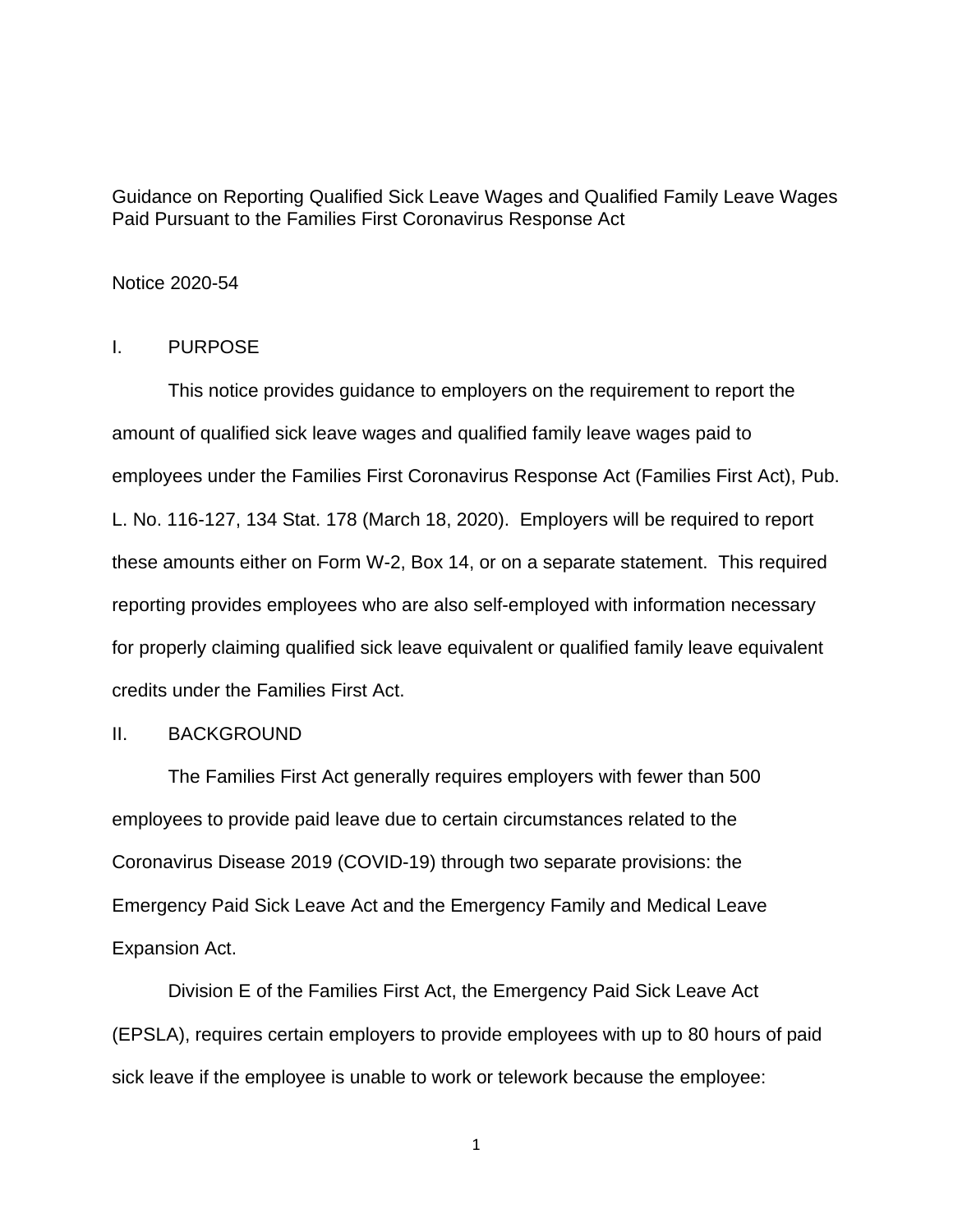(1) is subject to a Federal, State or local quarantine or isolation order related to COVID-19;

(2) has been advised by a health care provider to self-quarantine due to concerns related to COVID-19;

(3) is experiencing symptoms of COVID-19 and seeking a medical diagnosis;

(4) is caring for an individual who is subject to a Federal, State, or local quarantine or isolation order related to COVID-19, or has been advised by a health care provider to self-quarantine due to concerns related to COVID-19;

(5) is caring for a son or daughter of such employee if the school or place of care of the son or daughter has been closed, or the child care provider of such son or daughter is unavailable, due to COVID-19 precautions; or

(6) is experiencing any other substantially similar condition specified by the Secretary of Health and Human Services in consultation with the Secretaries of the Treasury and Labor. $1$ 

An employee who is unable to work or telework for reasons related to COVID-19 described in (1), (2), or (3) above is entitled to paid sick leave at the employee's regular rate of pay or, if higher, the Federal minimum wage or any applicable State or local minimum wage, up to \$511 per day and \$5,110 in the aggregate. An employee who is unable to work or telework for reasons related to COVID-19 described in (4), (5), or (6) above is entitled to paid sick leave at two-thirds the employee's regular rate of pay or, if

<span id="page-1-0"></span><sup>&</sup>lt;sup>1</sup> As of the date this Notice is being released, the U.S. Department of Health and Human Services has not yet specified any other such conditions.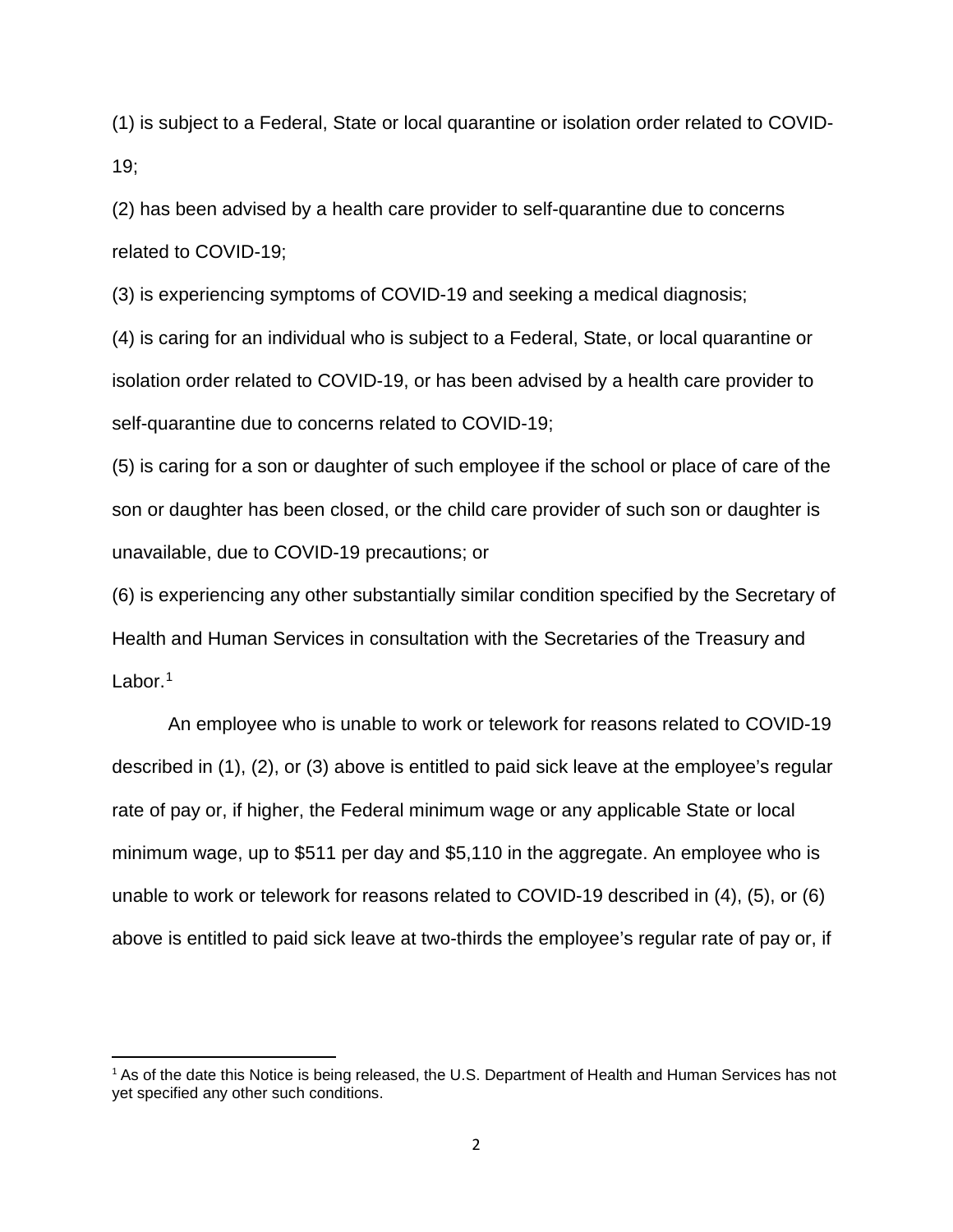higher, the Federal minimum wage or any applicable State or local minimum wage, up to \$200 per day and \$2,000 in the aggregate.

Division C of the Families First Act, the Emergency Family and Medical Leave Expansion Act (EFMLEA), amends the Family and Medical Leave Act of 1993 to require employers to provide expanded paid family and medical leave to employees who are unable to work or telework for reasons related to COVID-19. An employee can receive up to 10 weeks of paid family and medical leave at two-thirds the employee's regular rate of pay, up to \$200 per day and \$10,000 in the aggregate if the employee is unable to work or telework because the employee is caring for a son or daughter whose school or place of care is closed or whose child care provider is unavailable for reasons related to COVID-19.

Sections 7001 and 7003 of the Families First Act generally provide that employers subject to the paid leave requirements under EPSLA and EFMLEA ("eligible employers") are entitled to fully refundable tax credits to cover the cost of the leave required to be paid for those periods of time during which employees are unable to work or telework for reasons related to COVID-19. [2](#page-2-0)

Eligible employers are entitled to receive a refundable credit equal to the amount of the qualified sick leave wages and qualified family leave wages (collectively "qualified leave wages"), plus allocable qualified health plan expenses. The credit is allowed against the taxes imposed on employers by section 3111(a) of the Internal Revenue Code (Code) (the Old-Age, Survivors, and Disability Insurance tax (social security tax)),

<span id="page-2-0"></span><sup>&</sup>lt;sup>2</sup> Under sections 7001(d)(4) and 7003(d)(4) of the Families First Act, these credits do not apply to the government of the United States, the government of any State or political subdivision thereof, or any agency or instrumentality of any of the foregoing.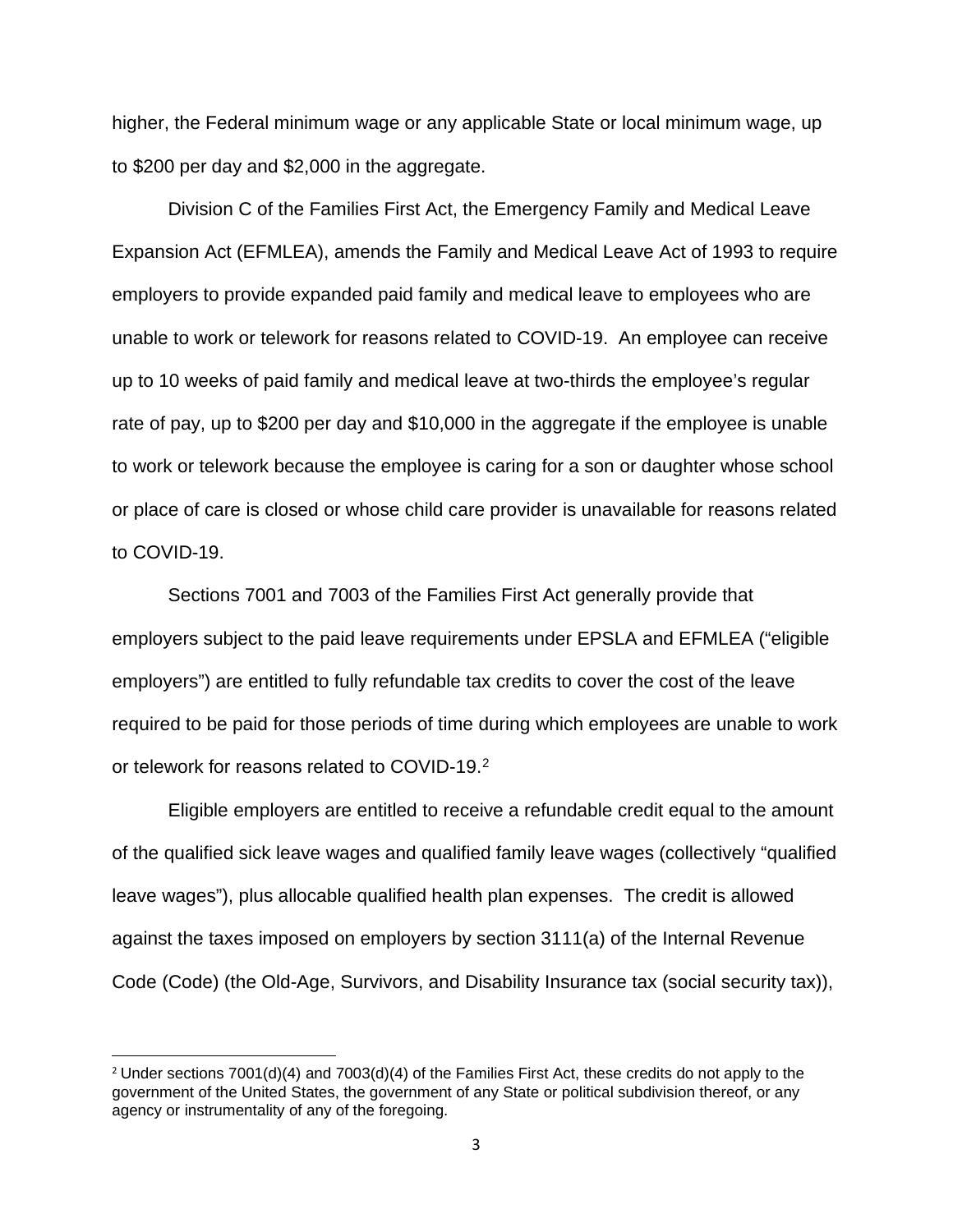first reduced by any credits claimed under sections 3111(e) and (f) of the Code, and section 3221(a) of the Code (the Railroad Retirement Tax Act Tier 1 tax), on all wages and compensation paid to all employees. Under section 7005 of the Families First Act, the qualified leave wages are not subject to the taxes imposed on employers by sections 3111(a) and 3221(a) of the Code. In addition, section 7005 provides that the credits under sections 7001 and 7003 of the Families First Act are increased by the amount of the tax imposed by section 3111(b) of the Code (employer's share of Medicare tax) on qualified leave wages.<sup>[3](#page-3-0)</sup>

Specifically, section 7001(b) of the Families First Act provides eligible employers with a refundable tax credit for qualified sick leave wages paid to an employee not to exceed \$200 (or \$511 in the case of any day any portion of which the employee is paid sick time described in paragraph (1), (2), or (3) of section 5102(a) of the EPSLA) for any day (or portion thereof), and the maximum number of days that may be taken into account per employee is ten days. Section 7003(b) of the Families First Act provides eligible employers with a refundable tax credit for qualified family leave wages paid to an employee not to exceed \$200 per day, and the aggregate credit may not exceed \$10,000 per employee. Up to ten weeks of qualifying family leave wages can be taken into account for the credit.

Sections 7002(a) and 7004(a) of the Families First Act entitle a self-employed individual to a refundable credit against income tax imposed on self-employment income for qualified sick leave equivalent amounts and qualified family leave equivalent

<span id="page-3-0"></span><sup>&</sup>lt;sup>3</sup> The credit for the employer's share of Medicare tax does not apply to eligible employers that are subject to Railroad Retirement Tax Act (RRTA) because under section 7005(a) of the Families First Act qualified leave wages are not subject to Medicare tax under RRTA due to that section's reference to section 3221(a) of the Code, which includes both social security tax and Medicare tax.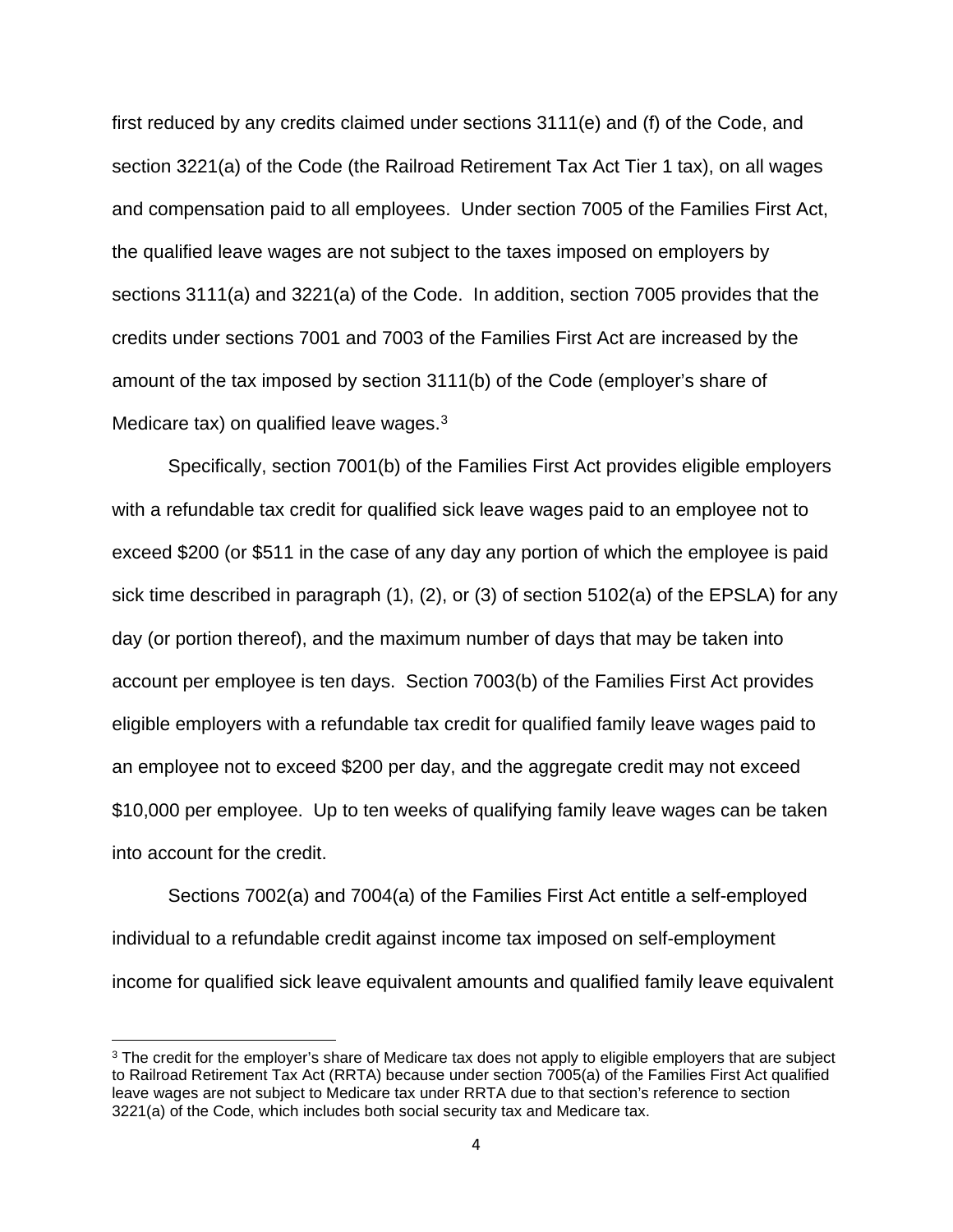amounts. The credit is available to self-employed individuals carrying on any trade or business within the meaning of section 1402 of the Code if the self-employed individual would be entitled to receive paid leave under the EPSLA or the EFMLEA if the individual were an employee of an employer (other than himself or herself).

The refundable credits authorized under the Families First Act apply to qualified sick leave wages and qualified family leave wages paid with respect to the period beginning on April 1, 2020 and ending on December 31, 2020.<sup>[4](#page-4-0)</sup> The same period is used to determine the refundable credits for qualified sick leave equivalent amounts and qualified family leave equivalent amounts for self-employed individuals.

If a self-employed individual is entitled to a refundable credit for a qualified sick leave equivalent amount under section 7002(a) of the Families First Act and also receives qualified sick leave wages as an employee that are required to be paid under the EPSLA, section 7002(d)(3) of the Families First Act reduces the qualified sick leave equivalent amount for which the self-employed individual may claim a tax credit to the extent that the sum of the qualified sick leave equivalent amount described in section 7002(c) of the Families First Act and any qualified sick leave wages under section 7001(b)(1) of the Families First Act exceeds \$2,000 (or \$5,110 in the case of any day any portion of which is paid sick time described in paragraph (1), (2), or (3) of section 5102(a) of the EPSLA). Similarly, if a self-employed individual is entitled to a refundable credit for a qualified family leave equivalent amount under section 7004(a) of the

<span id="page-4-0"></span><sup>4</sup> Sections 7001(g) and 7003(g) of the Families First Act provide that sections 7001 and 7003 apply to wages paid with respect to the period beginning on a date selected by the Secretary of the Treasury which is during the 15-day period beginning on the date of the enactment of the Families First Act (March 18, 2020). Notice 2020-21, 2020-16 I.R.B. 660, provides that the tax credits for qualified sick leave wages and qualified family leave wages under sections 7001 and 7003 of the Families First Act apply to wages paid for the period beginning on April 1, 2020, and ending on December 31, 2020.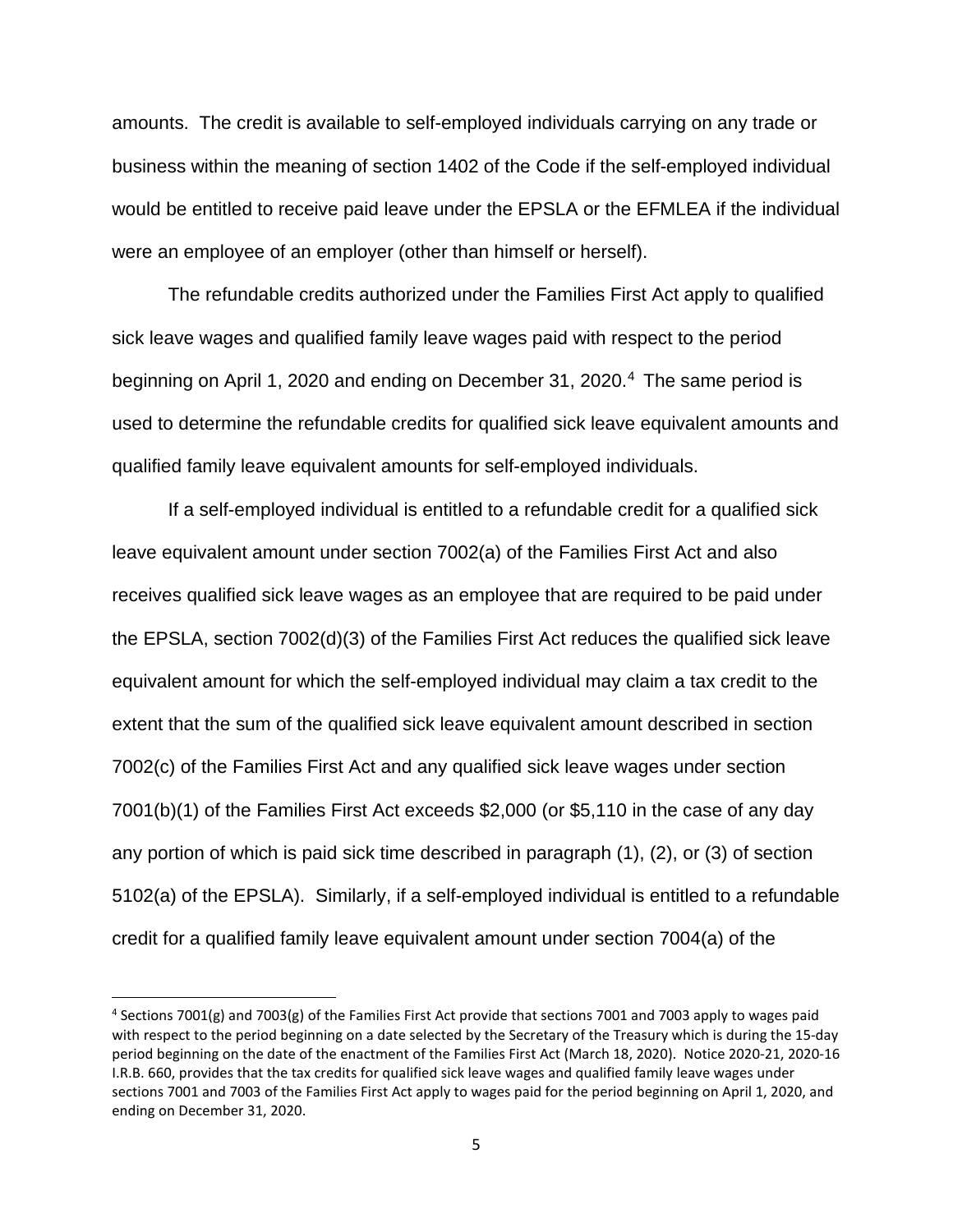Families First Act and also receives qualified family leave wages as an employee under the EFMLEA, section 7004(d)(3) of the Families First Act reduces the qualified family leave equivalent amount for which the self-employed individual may claim a tax credit to the extent that the sum of the qualified family leave equivalent amount described in section 7004(c) of the Families First Act and the qualified family leave wages under section 7003(b)(1) of the Families First Act exceeds \$10,000.

Section 7002(g) and section 7004(e) of the Families First Act provide that the Secretary of the Treasury shall prescribe such regulations or other guidance as may be necessary to carry out the purposes of sections 7002 and 7004 of the Families First Act, respectively.

# III. REPORTING REQUIREMENTS

In order to provide self-employed individuals who also receive wages or compensation as employees with the information they need to properly claim any qualified sick leave equivalent or qualified family leave equivalent credits for which they are eligible, this notice requires employers to report to employees the amount of qualified sick leave wages and qualified family leave wages paid to the employees under sections 7001 or 7003 of the Families First Act, respectively. Employers must separately state the total amount of qualified sick leave wages paid pursuant to paragraphs (1), (2), or (3) of section 5102(a) of the EPSLA, qualified sick leave wages paid pursuant to paragraphs (4), (5), and (6) of section 5102(a) of the EPSLA, and qualified family leave wages paid pursuant to section 3102(b) of the EFMLEA. Employers must separately state each of these wage amounts either on Form W-2, Box 14 or on a separate statement. Self-employed individuals claiming qualified sick leave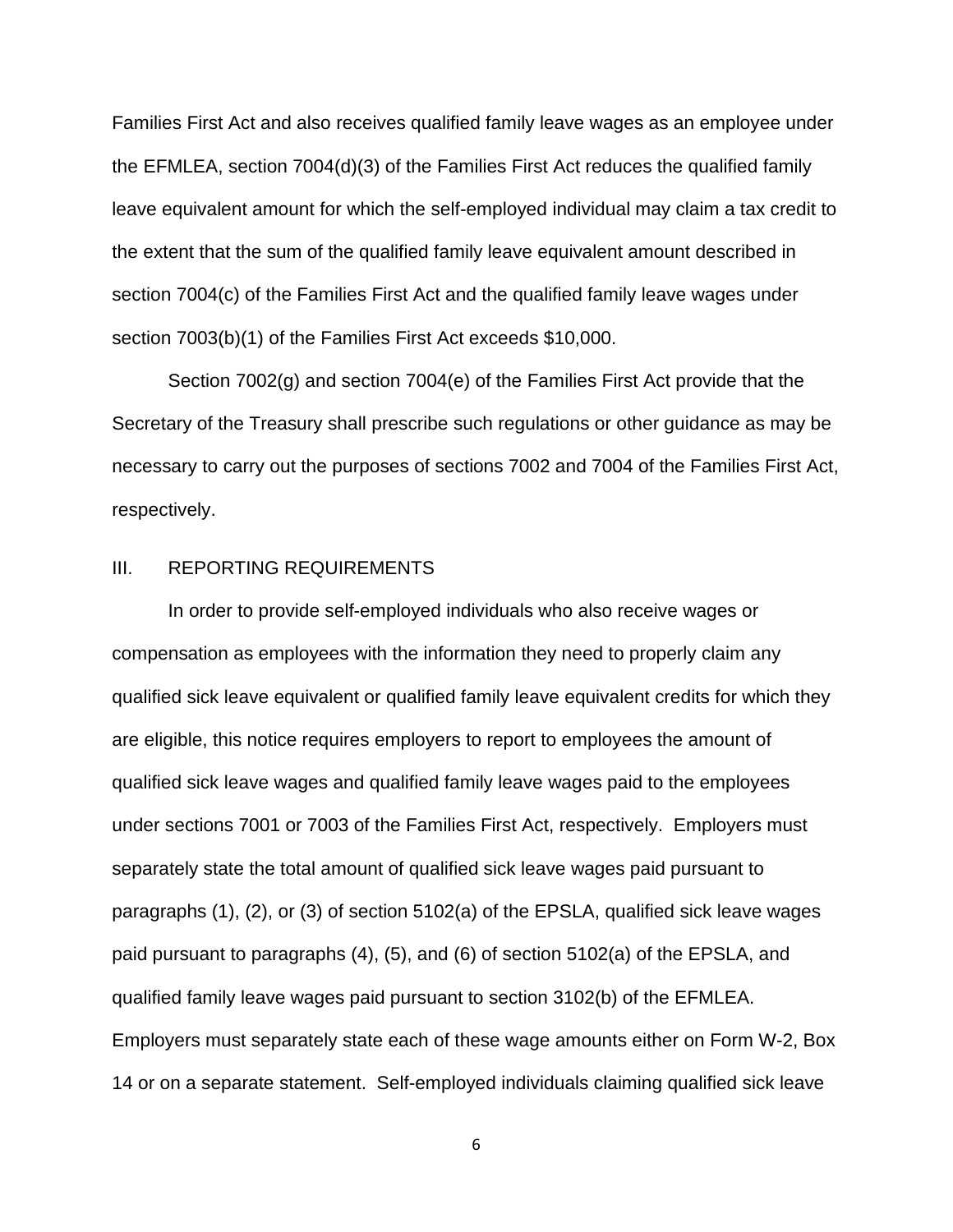equivalent or qualified family leave equivalent credits must then report these qualified sick leave and qualified family leave wage amounts on Form 7202, *Credits for Sick Leave and Family Leave for Certain Self-Employed Individuals*, included with their income tax returns, and reduce (but not below zero) any qualified sick leave or qualified family leave equivalent credits by the amount of these qualified leave wages.

### Reporting Qualified Sick Leave Wages

In addition to including qualified sick leave wages in the amount of wages paid to the employee reported in Boxes 1, 3 (up to the social security wage base), and 5 of Form W-2 (or, in the case of compensation subject to the RRTA, in the amount of RRTA compensation paid to the employee reported in Boxes 1 and 14 of Form W-2[5\)](#page-6-0), employers must report to the employee the following type and amount of the wages that were paid, with each amount separately reported either in Box 14 of Form W-2 or on a separate statement:

- the total amount of qualified sick leave wages paid for reasons described in paragraphs (1), (2), or (3) of section 5102(a) of the EPSLA; in labeling this amount, the employer must use the following, or similar, language: "sick leave wages subject to the \$511 per day limit;" and
- the total amount of qualified sick leave wages paid for reasons described in paragraphs (4), (5), or (6) of section 5102(a) of the EPSLA; in labeling this amount, the employer must use the following or similar language: "sick leave wages subject to the \$200 per day limit."

<span id="page-6-0"></span><sup>5</sup> Railroad employers are directed by the instructions to Form W-2 to report certain specified amounts in Box 14. Other employers are directed to use Box 14 "for any other information that you want to give to your employee. Label each item." This notice directs all employers to use Box 14 to report qualified sick leave wages and qualified family leave wages, unless a separate statement in used instead.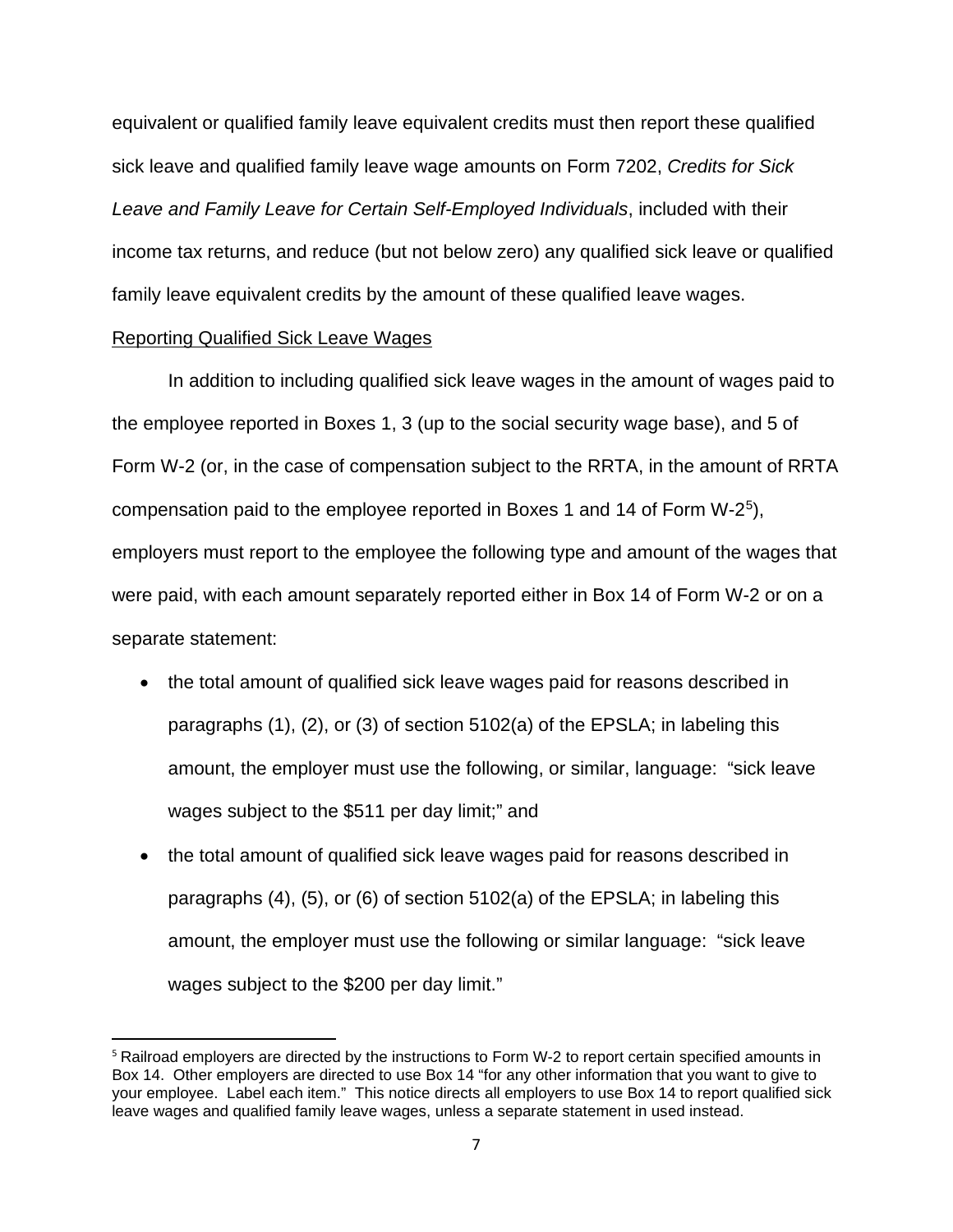If a separate statement is provided and the employee receives a paper Form W-2, then the statement must be included with the Form W-2 provided to the employee, and if the employee receives an electronic Form W-2, then the statement shall be provided in the same manner and at the same time as the Form W-2.

#### Reporting Qualified Family Leave Wages

In addition to including qualified family leave wages in the amount of wages paid to the employee reported in Boxes 1, 3 (up to the social security wage base), and 5 of Form W-2 (or, in the case of compensation subject to RRTA, in the amount of RRTA compensation paid to the employee reported in Boxes 1 and 14 of Form W-2), employers must separately report to the employee the total amount of qualified family leave wages paid to the employee under the EFMLEA either in Box 14 of Form W-2 or on a separate statement. In labeling this amount, the employer must use the following, or similar, language: "emergency family leave wages." If a separate statement is provided and the employee receives a paper Form W-2, then the statement must be included with the Form W-2 sent to the employee, and if the employee receives an electronic Form W-2, then the statement shall be provided in the same manner and at the same time as the Form W-2.

#### Model Language for Employee Instructions

As part of the Instructions for Employee, under the instructions for Box 14, for the Forms W-2, or in a separate statement sent to the employee, the employer may provide additional information about qualified sick leave wages and qualified family leave wages and explain that these wages may limit the amount of the qualified sick leave equivalent or qualified family leave equivalent credits to which the employee may be entitled with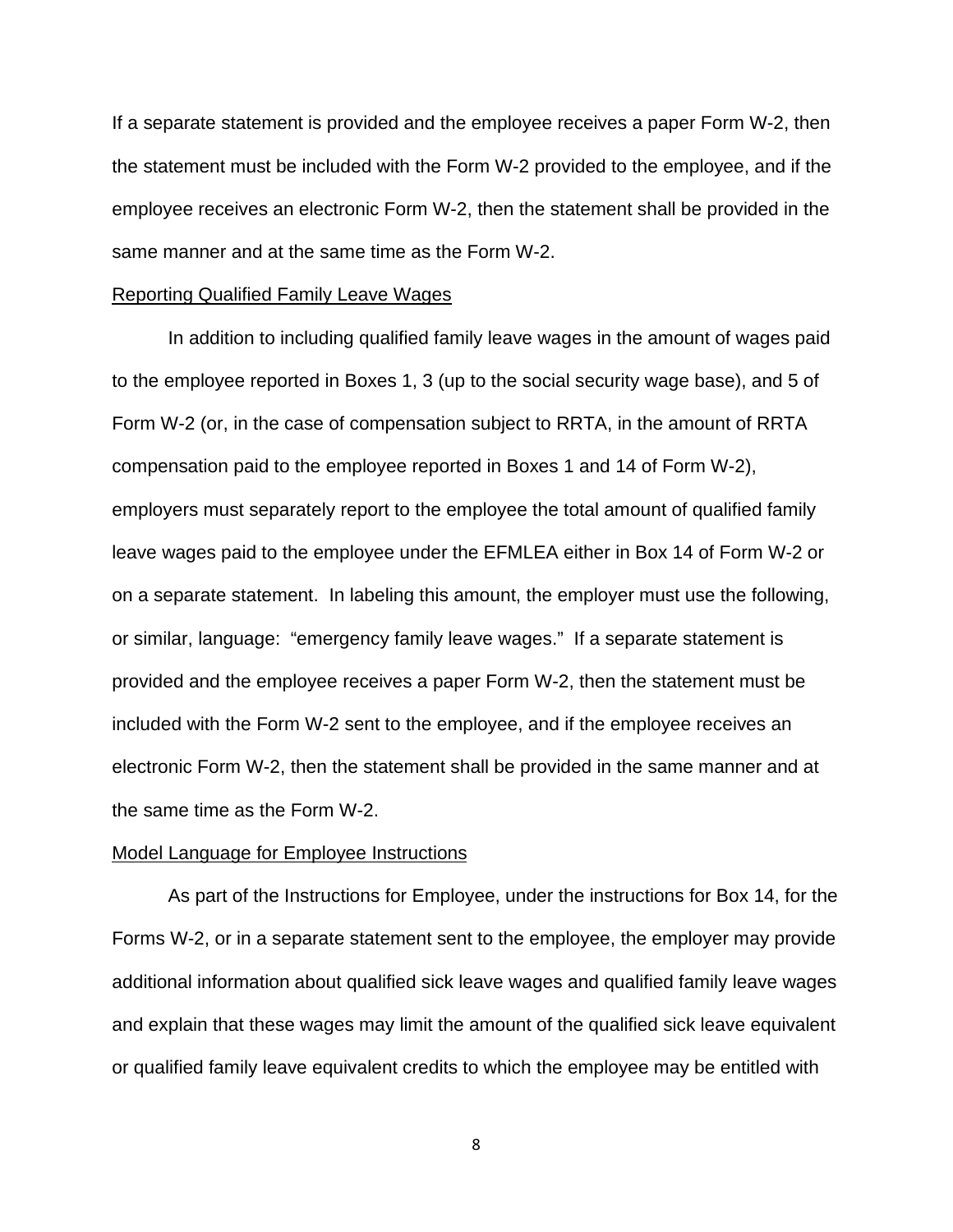respect to any self-employment income. The following model language (modified as necessary) may be used:

"Included in Box 14, if applicable, are amounts paid to you as qualified sick leave wages or qualified family leave wages under the Families First Coronavirus Response Act. Specifically, up to three types of paid qualified sick leave wages or qualified family leave wages are reported in Box 14:

- Sick leave wages subject to the \$511 per day limit because of care you required;
- Sick leave wages subject to the \$200 per day limit because of care you provided to another; and
- Emergency family leave wages.

If you have self-employment income in addition to wages paid by your employer, and you intend to claim any qualified sick leave or qualified family leave equivalent credits, you must report the qualified sick leave or qualified family leave wages on Form 7202, *Credits for Sick Leave and Family Leave for Certain Self-Employed Individuals*, included with your income tax return and reduce (but not below zero) any qualified sick leave or qualified family leave equivalent credits by the amount of these qualified leave wages. If you have selfemployment income, you should refer to the instructions for your individual income tax return for more information."

## IV. PAPERWORK REDUCTION ACT

Any collection of information associated with this notice has been submitted to the Office of Management and Budget for review under OMB control number 1545-0008